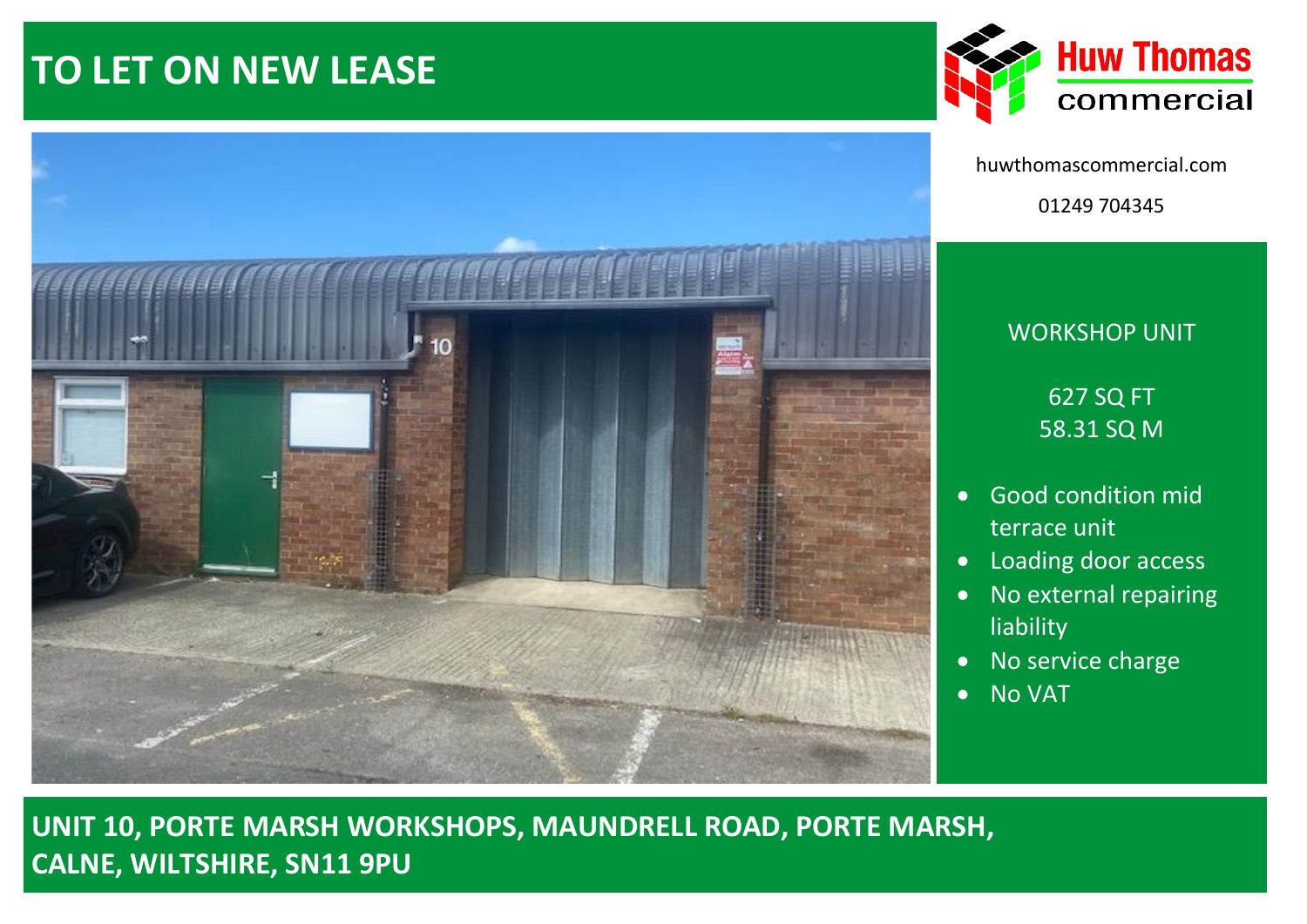# **LOCATION**

Calne is an expanding north Wiltshire town situated on the A4, approximately 5 miles east of Chippenham and 11 miles south of Swindon.

The well-established Porte Marsh Industrial Estate is the primary employment area of Calne, located approximately 1 mile north of the town centre and accessed off either the Calne Western by-pass or the Oxford Road.

### **DESCRIPTION**

The Porte Marsh Workshops are a courtyard development of small units suitable for workshop or storage uses.

The units are of steel portal frame construction with brick elevations under an insulated steel sheet roof. The internal eaves height is approximately 3.2 metres.

Each unit has a steel concertina loading door approximately 3.35 metres wide x 3.75 metres high and each has a single toilet.

Unit 10 is a mid-terrace unit. The pedestrian entrance door leads into an open plan workshop /storage area with LED electric strip lighting.

There is a gas supply to the unit though not currently connected.





### **ACCOMMODATION**

**58.31 sq.m 627 sq.ft.**

# **TERMS**

The unit is offered by way of a new internal repairing lease for a Term of three years. After the end of the first year, the tenant can give one month's Notice to terminate the lease.

The Landlord retains responsibility for all external and structural maintenance at the properties and the Estate. There is therefore no additional service charge payable in addition to the rent.

The Lease will be excluded from the renewal provisions of the Landlord & Tenant Act 1954.

# **RENT**

£7,500 per annum.

The property is not registered for VAT, so no VAT is payable on the rent unless the unit is used solely for storage purposes.